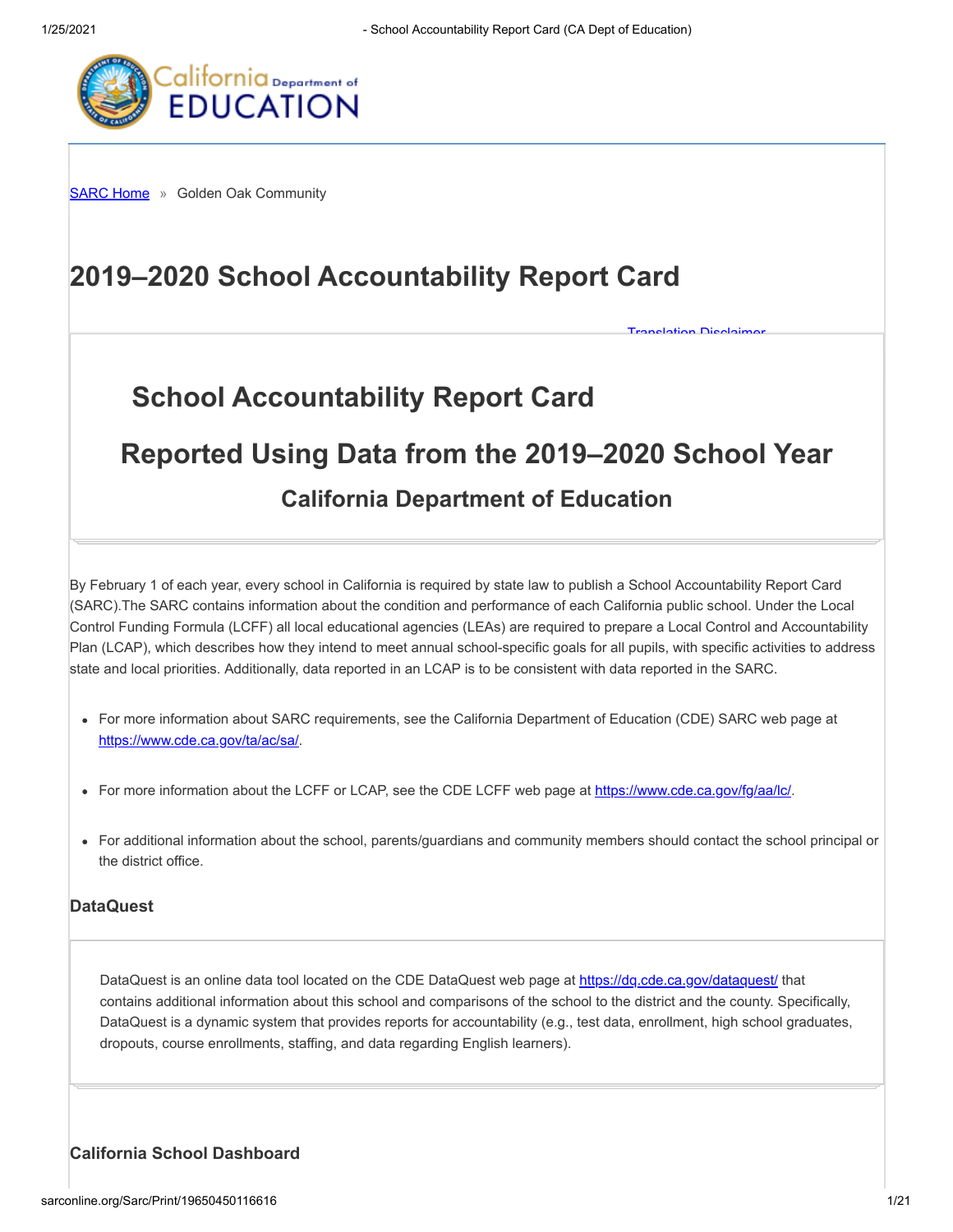The California School Dashboard (Dashboard)<https://www.caschooldashboard.org/> reflects California's new accountability and continuous improvement system and provides information about how LEAs and schools are meeting the needs of California's diverse student population. The Dashboard contains reports that display the performance of LEAs, schools, and student groups on a set of state and local measures to assist in identifying strengths, challenges, and areas in need of improvement.

#### **Mrs. Jenna Oikawa, Principal**

Principal, Golden Oak Community

#### **About Our School**

Welcome to Golden Oak Community School where students achieving their greatest potential is our collaborative purpose. We celebrate our twelfth year as a school and are proud of our steady enrollment of wonderful lifelong learners. Golden Oak Community School has a terrific school community. We have a caring staff dedicated to educating students in a safe, welcoming learning environment. Our students understand that we are WISE Owls, based on our Winning attitude, Integrity, ability to Show respect and responsibility, and by Encouraging others. Classrooms abound with technology allowing our students to develop as 21st Century Learners. At Golden Oak, we offer a rigorous academic curriculum to meet the needs of all levels of students and enhance student success.

As principal of Golden Oak, I visualize a successful educational community founded on the comprehensive support of students, parents, and staff.

#### **Contact**

Golden Oak Community 25201 Via Princessa Santa Clarita, CA 91321-1429

Phone: 661-251-8929 Email: [joikawa@sssd.k12.ca.us](mailto:joikawa@sssd.k12.ca.us)

# **About This School**

# **Contact Information (School Year 2020–2021)**

**District Contact Information (School Year 2020–2021)**

| <b>District Name</b> | <b>Sulphur Springs Union</b> |
|----------------------|------------------------------|
| <b>Phone Number</b>  | $(661)$ 252-5131             |
| Superintendent       | Catherine Kawaguchi          |
|                      |                              |

Email Address [ckawaguchi@sssd.k12.ca.us](mailto:ckawaguchi@sssd.k12.ca.us)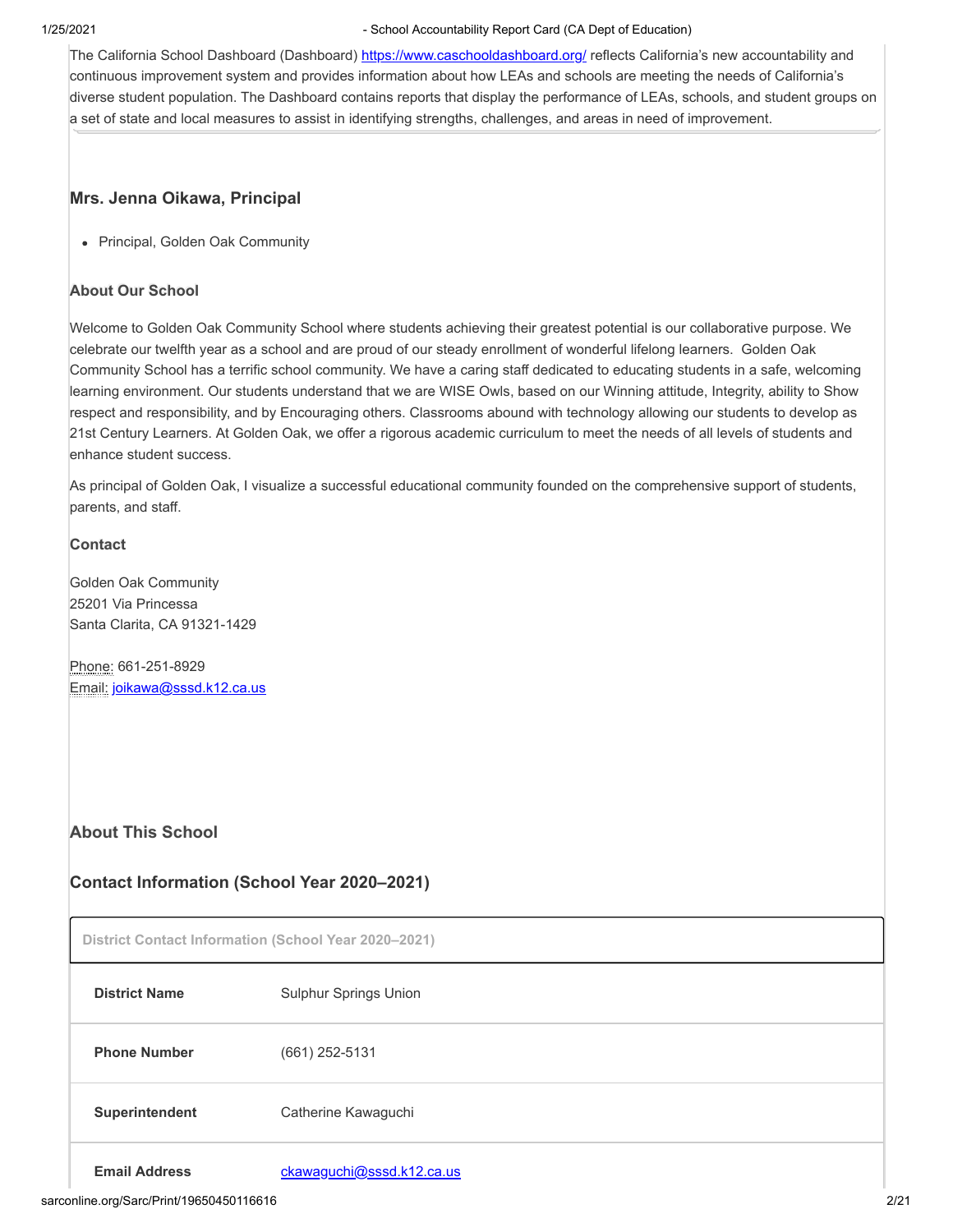| Website                                            | http://www.sssd.k12.ca.us          |
|----------------------------------------------------|------------------------------------|
|                                                    |                                    |
| School Contact Information (School Year 2020-2021) |                                    |
| <b>School Name</b>                                 | <b>Golden Oak Community</b>        |
| <b>Street</b>                                      | 25201 Via Princessa                |
| City, State, Zip                                   | Santa Clarita, Ca, 91321-1429      |
| <b>Phone Number</b>                                | 661-251-8929                       |
| <b>Principal</b>                                   | Mrs. Jenna Oikawa, Principal       |
| <b>Email Address</b>                               | joikawa@sssd.k12.ca.us             |
| Website                                            | http://ww.sssd.k12.ca.us/GoldenOak |
| <b>County-District-School</b><br>(CDS) Code        | 19650450116616                     |
|                                                    |                                    |

*Last updated: 1/19/2021*

#### **School Description and Mission Statement (School Year 2020–2021)**

Golden Oak Community School, established in 2008, has 550 students enrolled. Approximately 20% of the student population participates in the Free & Reduced Lunch Program and 6% of our students speak a first language other than English. Golden Oak is proud of the state-of-the-art technology present in all classrooms, including the computer and science labs, allowing the students at Golden Oak to develop as 21st Century Learners.

Golden Oak teachers continue to follow a Professional Learning Community model, with our vision and mission to deliver a challenging curriculum that is based on the California State Standards. Instruction is guided by grade level common assessments identifying the current level of student learning. Grade level teachers collaboratively plan lessons to meet the individual student needs. The effective use of a wide range of teaching strategies and a variety of high quality, readily available materials allow the highly qualified teachers to bring the curriculum to life.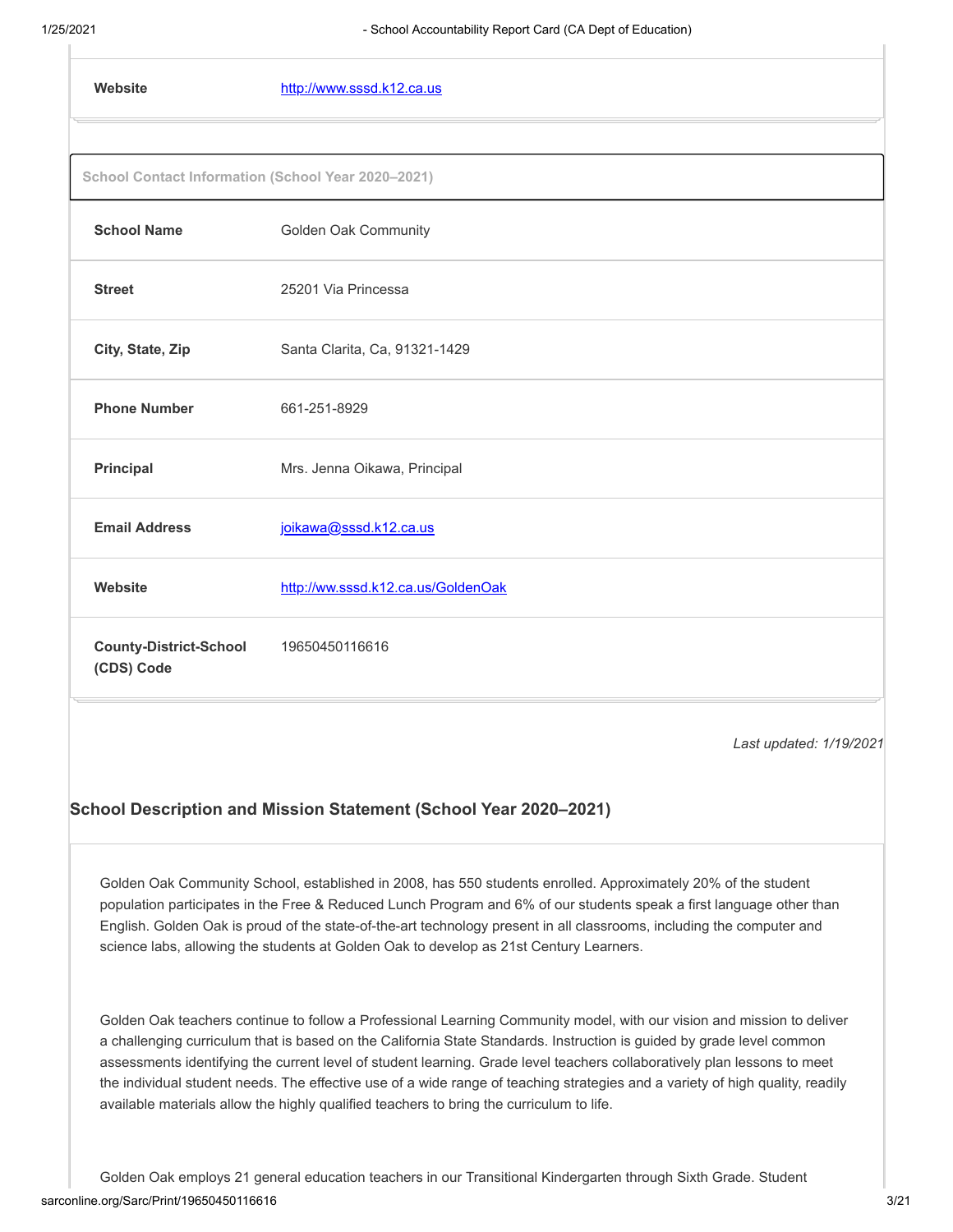learning is supported by a Speech and Language Pathologist, a Resource Specialist Program Teacher, and a School Psychologist. Classified employees include a part time Library Technician and a part time Computer Lab Specialist.

Students at Golden Oak are recognized for their dedication to academics and character development through Caught Being Good slips, monthly academic and character awards, and a weekly principal's award titled "The Wise Owl Award." Golden Oak is rich with parent support and involvement. Parent volunteers are visible in every classroom. There is a strong partnership between school personnel and the PTA. We share a common goal of inspiring students to be their personal best.

Golden Oak Community School is committed to providing a wide continuum of opportunities which value individuals, maximize both skills and knowledge, enhance self-esteem, produce responsible and lifelong scholars, and are responsive to the needs of a diverse student, parent, and community population. We commit to a comprehensive system of support to ensure these outcomes.

*Last updated: 1/19/2021*

# **Student Enrollment by Grade Level (School Year 2019–2020)**

|                           |              |         |         |         | $\overline{\phantom{a}}$ |         |          |                         |  |
|---------------------------|--------------|---------|---------|---------|--------------------------|---------|----------|-------------------------|--|
| <b>Grade Level</b>        | Kindergarten | Grade 1 | Grade 2 | Grade 3 | Grade 4                  | Grade 5 | Grade 6  | <b>Total Enrollment</b> |  |
| <b>Number of Students</b> | 84           | $60\,$  | $89\,$  | $84\,$  | $86\,$                   | $80\,$  | $\bf 79$ | 562                     |  |
|                           |              |         |         |         |                          |         |          |                         |  |
|                           |              |         |         |         |                          |         |          |                         |  |
|                           |              |         |         |         |                          |         |          |                         |  |
|                           |              |         |         |         |                          |         |          |                         |  |
|                           |              |         |         |         |                          |         |          |                         |  |
|                           |              |         |         |         |                          |         |          |                         |  |
|                           |              |         |         |         |                          |         |          |                         |  |
|                           |              |         |         |         |                          |         |          |                         |  |
|                           |              |         |         |         |                          |         |          |                         |  |
|                           |              |         |         |         |                          |         |          |                         |  |
|                           |              |         |         |         |                          |         |          |                         |  |
|                           |              |         |         |         |                          |         |          |                         |  |
|                           |              |         |         |         |                          |         |          |                         |  |
|                           |              |         |         |         |                          |         |          |                         |  |
|                           |              |         |         |         |                          |         |          |                         |  |
|                           |              |         |         |         |                          |         |          |                         |  |
|                           |              |         |         |         |                          |         |          |                         |  |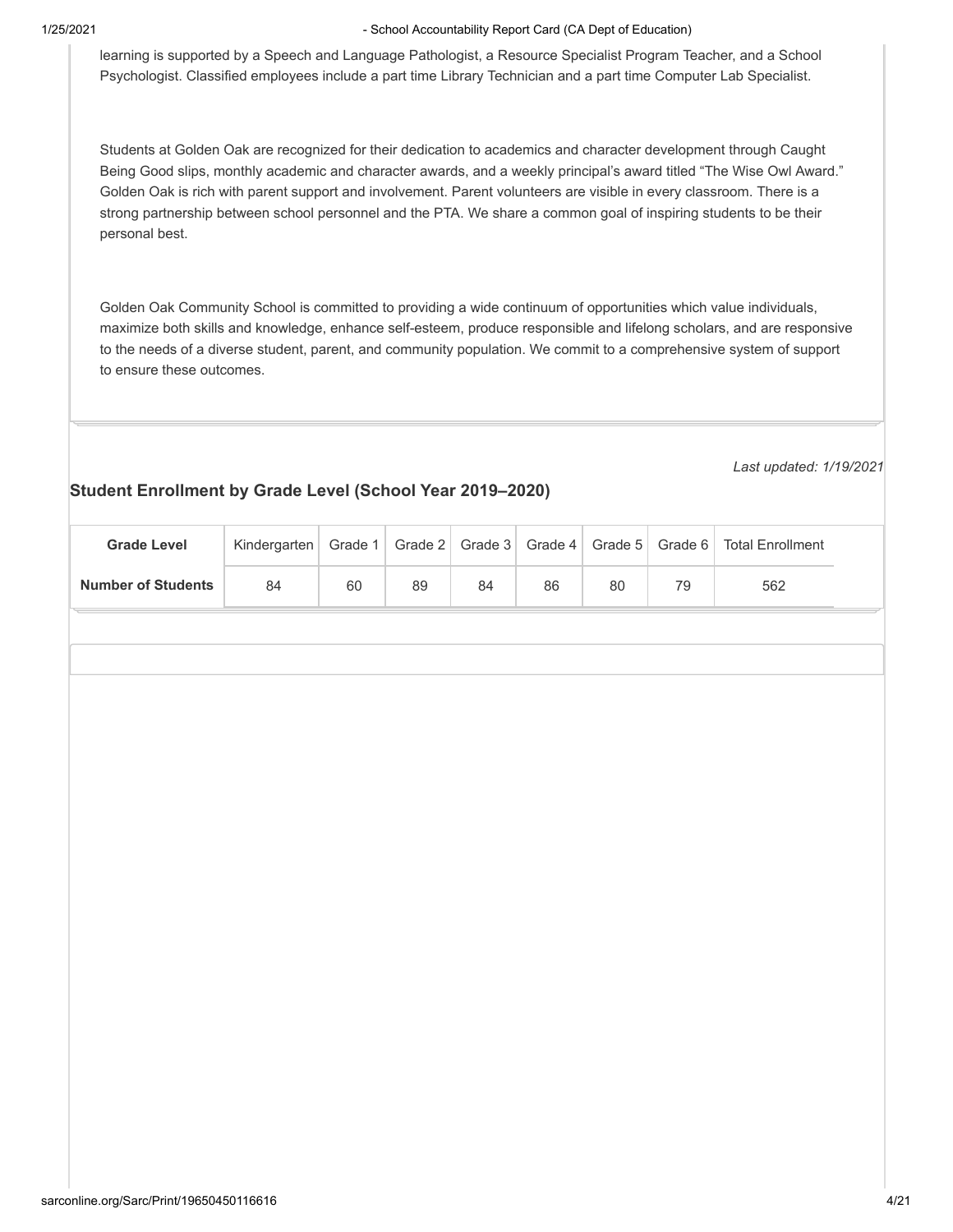

*Last updated: 1/19/2021*

# **Student Enrollment by Student Group (School Year 2019–2020)**

| <b>Student Group</b>               | <b>Black or African American</b><br>American Indian or Alaska Native |       |                  |  | Asian                             | Filipino | Hispanic or La      |        |         |
|------------------------------------|----------------------------------------------------------------------|-------|------------------|--|-----------------------------------|----------|---------------------|--------|---------|
| <b>Percent of Total Enrollment</b> | 7.10%                                                                | 0.70% |                  |  |                                   |          | 7.30 %              | 8.20 % | 40.70 % |
|                                    |                                                                      |       |                  |  |                                   |          |                     |        |         |
| <b>Student Group (Other)</b>       | Socioeconomically Disadvantaged                                      |       | English Learners |  | <b>Students with Disabilities</b> |          | <b>Foster Youth</b> |        |         |
| <b>Percent of Total Enrollment</b> | 21.20 %                                                              | 5.50% | 8.50%            |  | 0.40%                             |          |                     |        |         |
|                                    | ◀                                                                    |       |                  |  |                                   |          |                     |        |         |

# **State Priority: Basic**

The SARC provides the following information relevant to the State priority: Basic (Priority 1):

- Degree to which teachers are appropriately assigned and fully credentialed in the subject area and for the pupils they are teaching;
- Pupils have access to standards-aligned instructional materials; and
- School facilities are maintained in good repair

# **Teacher Credentials**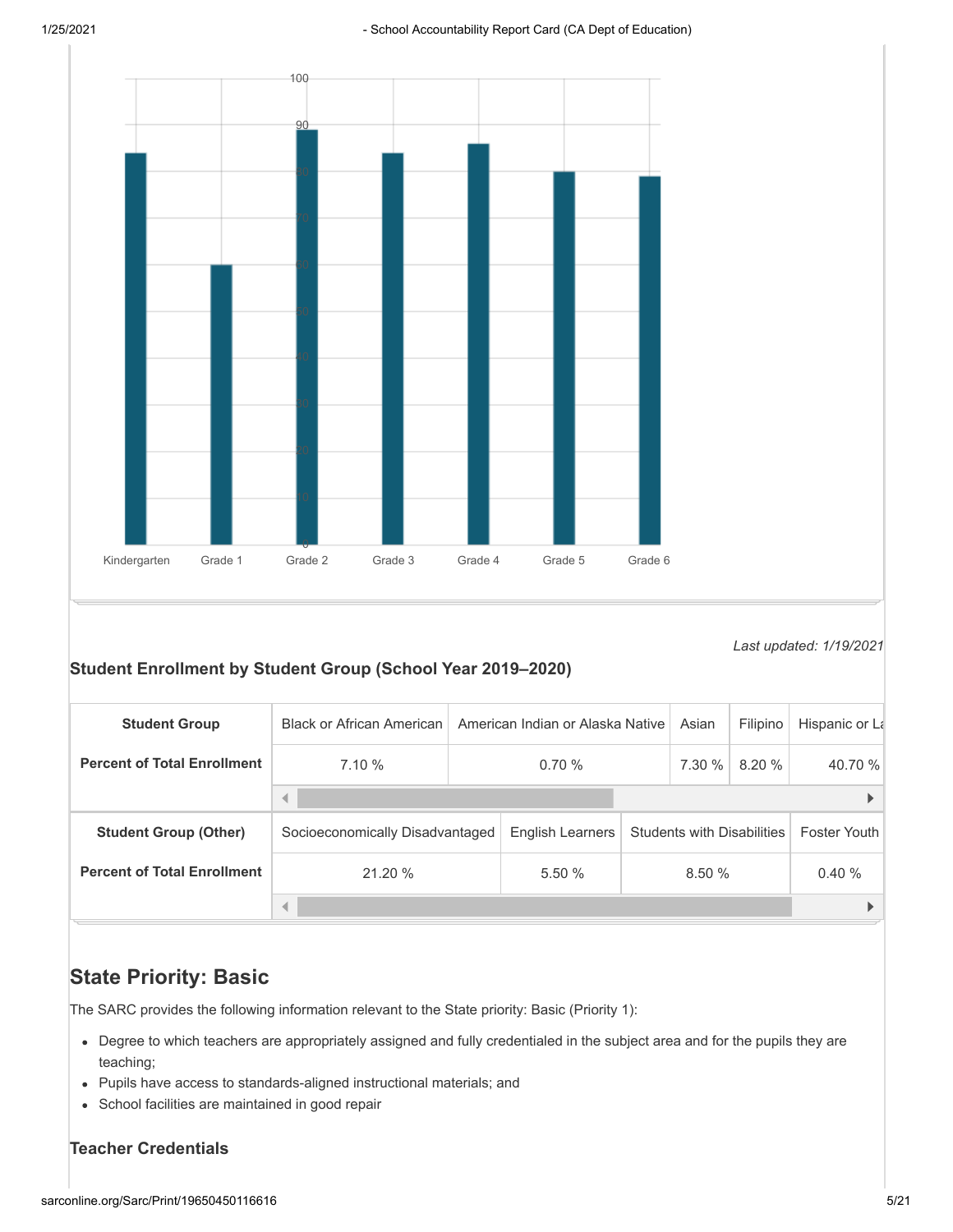|                               | <b>Teachers</b>                                                 | <b>School</b><br>$2018 -$<br>2019                                 | <b>School</b><br>$2019 -$<br>2020                                                               | <b>School</b><br>$2020 -$<br>2021 | <b>District</b><br>$2020 -$<br>2021 |
|-------------------------------|-----------------------------------------------------------------|-------------------------------------------------------------------|-------------------------------------------------------------------------------------------------|-----------------------------------|-------------------------------------|
| With Full Credential          |                                                                 | 22                                                                | 23                                                                                              | 22                                | 248                                 |
| Without Full Credential       |                                                                 | $\mathsf{O}\xspace$<br>$\mathsf{O}\xspace$<br>$\mathsf{O}\xspace$ |                                                                                                 |                                   |                                     |
| credential)                   | Teachers Teaching Outside Subject Area of Competence (with full | $\mathsf{O}\xspace$                                               | $\mathsf{O}\xspace$                                                                             | $\mathbf 0$                       | $\mathbf 0$                         |
|                               |                                                                 |                                                                   |                                                                                                 |                                   |                                     |
|                               | 25                                                              | Teachers with Full Credential                                     |                                                                                                 |                                   |                                     |
|                               | 20                                                              |                                                                   | <b>Teachers without Full Credential</b><br>Teachers Teaching Outside Subject Area of Competence |                                   |                                     |
|                               | 15                                                              |                                                                   |                                                                                                 |                                   |                                     |
|                               | 10                                                              |                                                                   |                                                                                                 |                                   |                                     |
|                               | 5                                                               |                                                                   |                                                                                                 |                                   |                                     |
| $0.0\,$                       | 1.0                                                             |                                                                   | 2.0                                                                                             |                                   |                                     |
|                               |                                                                 |                                                                   |                                                                                                 |                                   | Last updated: 1/21/2021             |
|                               | <b>Teacher Misassignments and Vacant Teacher Positions</b>      |                                                                   |                                                                                                 |                                   |                                     |
|                               | Indicator                                                       | 2018-2019                                                         | 2019-2020                                                                                       |                                   | 2020-2021                           |
|                               | Misassignments of Teachers of English Learners                  | $\mathbf 0$                                                       | $\mathbf 0$                                                                                     |                                   | $\mathbf 0$                         |
| Total Teacher Misassignments* |                                                                 | $\,0\,$                                                           | $\mathbf 0$                                                                                     |                                   | $\mathbf 0$                         |

Vacant Teacher Positions 0 0 0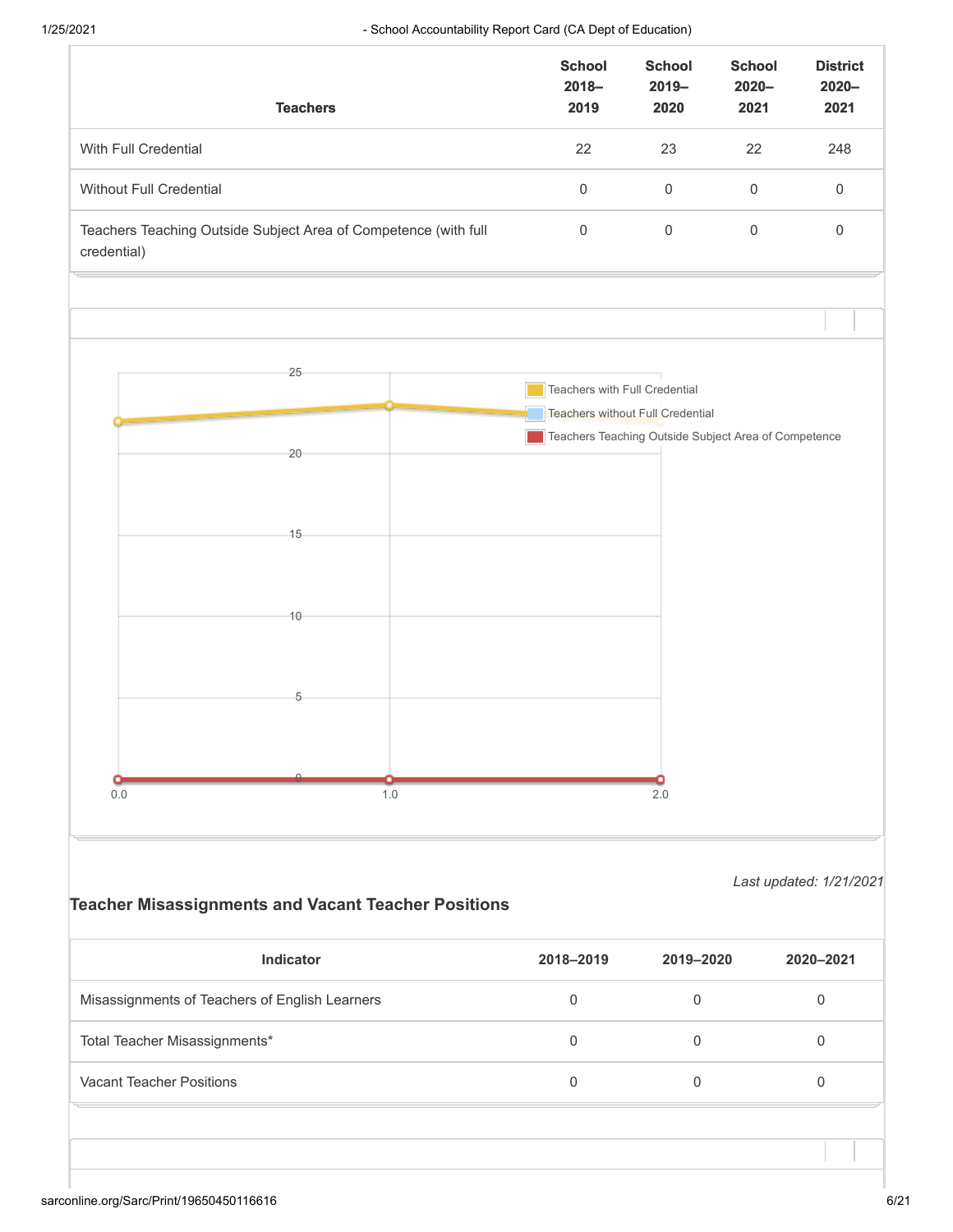

Note: "Misassignments" refers to the number of positions filled by teachers who lack legal authorization to teach that grade level, subject area, student group, etc.

\* Total Teacher Misassignments includes the number of Misassignments of Teachers of English Learners.

*Last updated: 1/21/2021*

# **Quality, Currency, Availability of Textbooks and Other Instructional Materials (School Year 2020–2021)**

| Year and month in which the data were collected: October 2020 |  |
|---------------------------------------------------------------|--|
|---------------------------------------------------------------|--|

| <b>Subject</b>            | <b>Textbooks and Other Instructional</b><br><b>Materials/year of Adoption</b> | <b>From Most</b><br><b>Recent Adoption?</b> | <b>Percent Students Lacking</b><br><b>Own Assigned Copy</b> |
|---------------------------|-------------------------------------------------------------------------------|---------------------------------------------|-------------------------------------------------------------|
| Reading/Language<br>Arts  | Benchmark Advance                                                             | Yes                                         | 0.00%                                                       |
| <b>Mathematics</b>        | Houghton Mifflin California Math Expressions                                  | Yes                                         | 0.00%                                                       |
| Science                   | Houghton Mifflin California Science<br>(kKindergarten - 2nd grade)            | Yes                                         | 0.00%                                                       |
|                           | Pearson California Science (3rd - 6th grade)                                  |                                             |                                                             |
| History-Social<br>Science | Pearson History Social Science for California<br>(Kindergarten - 5th grade)   | Yes                                         | 0.00%                                                       |
|                           | Harcourt Reflections Ancient Civilizations (6th<br>grade)                     |                                             |                                                             |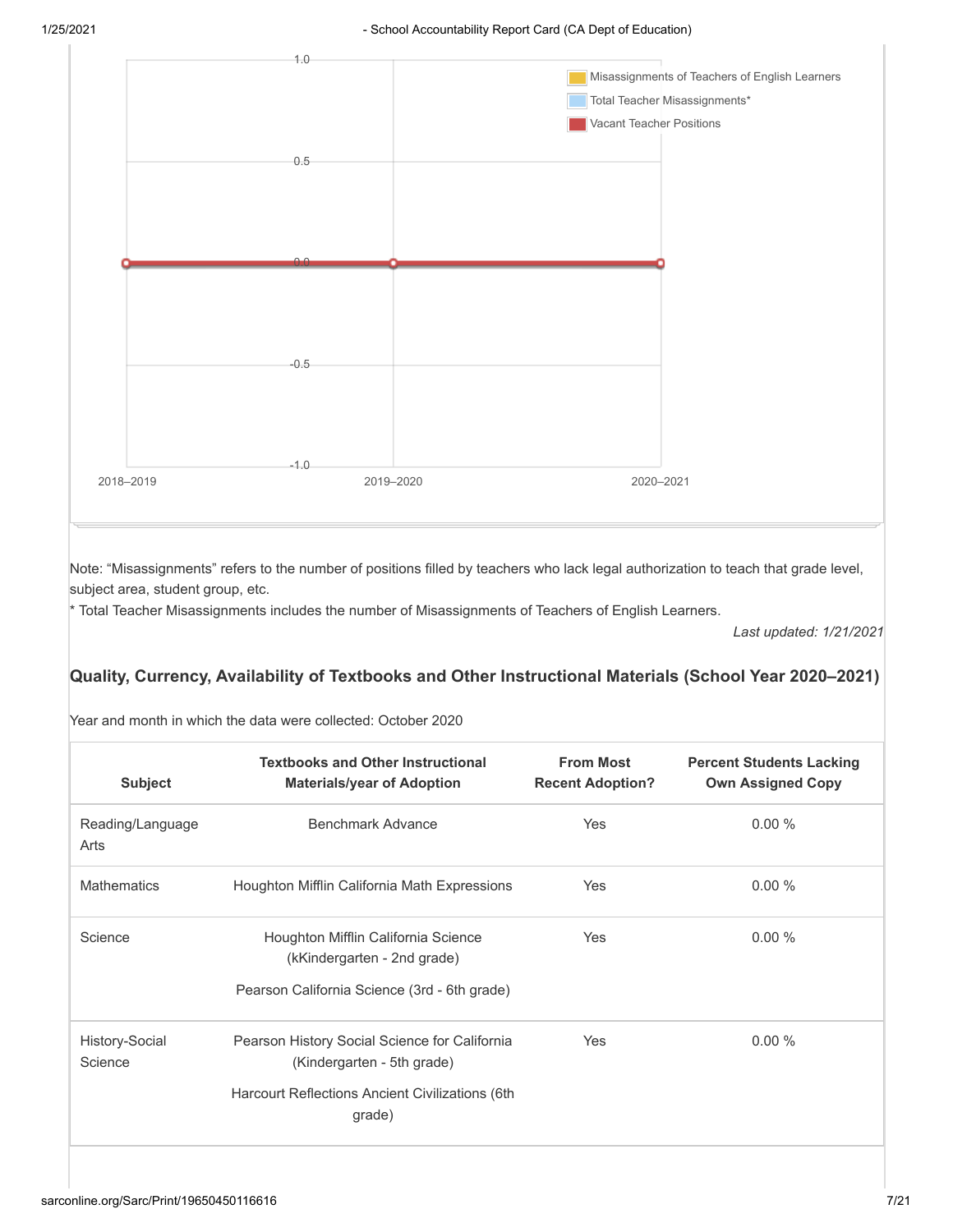| <b>Subject</b>                       | <b>Textbooks and Other Instructional</b><br><b>Materials/year of Adoption</b> | <b>From Most</b><br><b>Recent Adoption?</b> | <b>Percent Students Lacking</b><br><b>Own Assigned Copy</b> |
|--------------------------------------|-------------------------------------------------------------------------------|---------------------------------------------|-------------------------------------------------------------|
| Foreign Language                     | N/A                                                                           |                                             | 0.00%                                                       |
| Health                               | <b>Harcourt Health</b>                                                        | <b>Yes</b>                                  | 0.00%                                                       |
| Visual and<br>Performing Arts        | McGraw Hill, Share the Music<br>Davis Publications, Adventures in Art         | <b>Yes</b>                                  | $0.0\%$                                                     |
| Science Lab Eqpmt<br>$(Grades 9-12)$ | N/A                                                                           | N/A                                         | $0.0\%$                                                     |

Note: Cells with N/A values do not require data.

*Last updated: 1/21/2021*

# **School Facility Conditions and Planned Improvements**

Golden Oak is in very good condition. New dirt has recently been brought in to maintain the track on the playground. The student restrooms have recently had the floors resurfaced. All buildings are in good repair.

*Last updated: 1/19/2021*

# **School Facility Good Repair Status**

Using the **most recently collected** Facility Inspection Tool (FIT) data (or equivalent), provide the following:

- Determination of repair status for systems listed
- Description of any needed maintenance to ensure good repair
- The year and month in which the data were collected
- The rate for each system inspected
- The overall rating

Year and month of the most recent FIT report: January 2021

| <b>System Inspected</b>                                          | Rating | <b>Repair Needed and Action Taken or</b><br><b>Planned</b> |
|------------------------------------------------------------------|--------|------------------------------------------------------------|
| <b>Systems:</b> Gas Leaks, Mechanical/HVAC, Sewer                | Good   |                                                            |
| <b>Interior: Interior Surfaces</b>                               | Good   |                                                            |
| <b>Cleanliness: Overall Cleanliness, Pest/Vermin Infestation</b> | Good   |                                                            |
| <b>Electrical: Electrical</b>                                    | Good   |                                                            |
| <b>Restrooms/Fountains: Restrooms, Sinks/Fountains</b>           | Good   |                                                            |
| <b>Safety: Fire Safety, Hazardous Materials</b>                  | Good   |                                                            |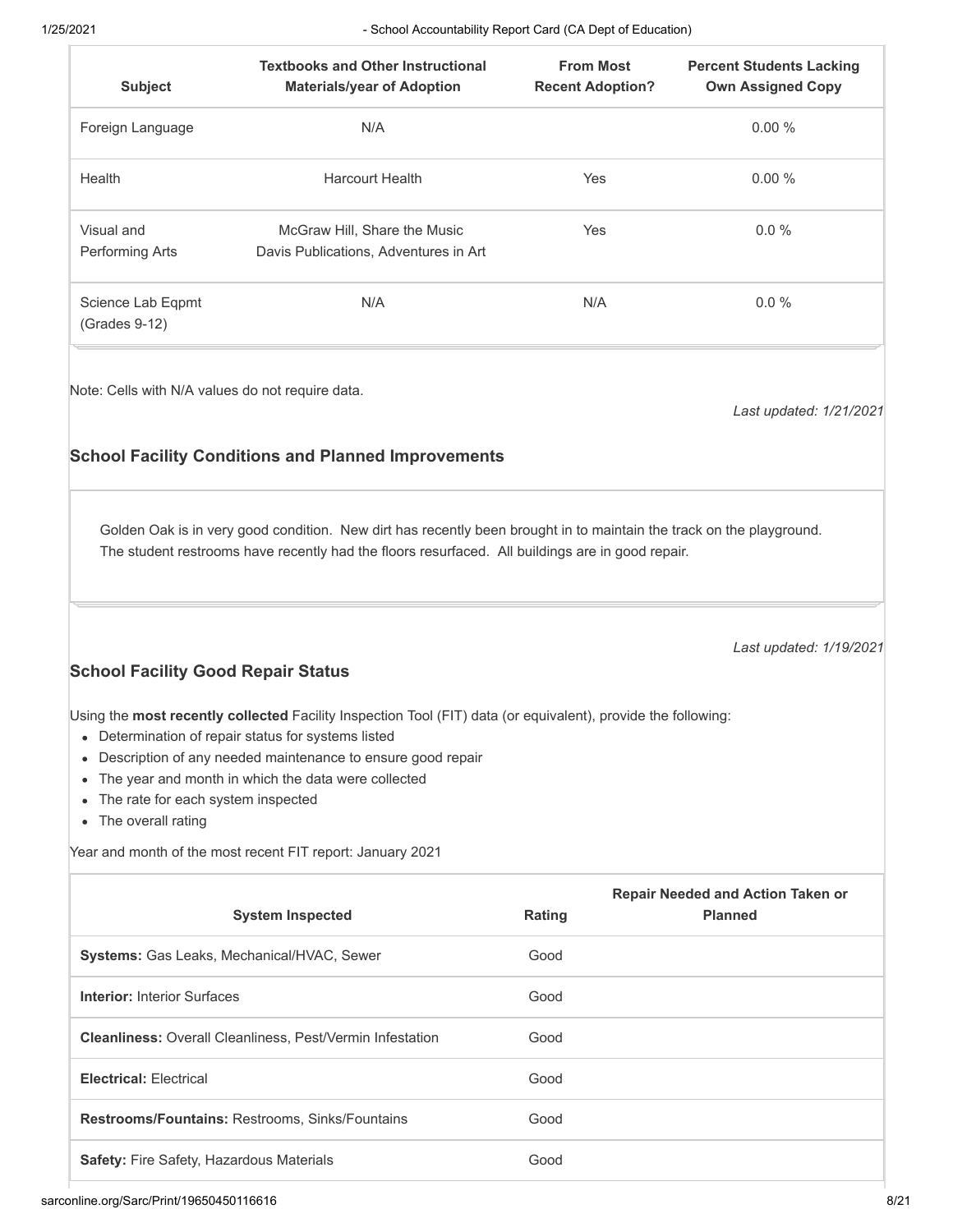| <b>System Inspected</b>                                                   | Rating | <b>Repair Needed and Action Taken or</b><br><b>Planned</b> |
|---------------------------------------------------------------------------|--------|------------------------------------------------------------|
| Structural: Structural Damage, Roofs                                      | Good   |                                                            |
| <b>External: Playground/School Grounds,</b><br>Windows/Doors/Gates/Fences | Good   |                                                            |
|                                                                           |        |                                                            |

#### **Overall Facility Rate**

Year and month of the most recent FIT report: January 2021

Overall Rating **Exemplary** Exemplary **Exemplary** Exemplary

*Last updated: 1/25/2021*

# **State Priority: Pupil Achievement**

The SARC provides the following information relevant to the State priority: Pupil Achievement (Priority 4):

- **Statewide assessments** (i.e., California Assessment of Student Performance and Progress [CAASPP] System, which includes the Smarter Balanced Summative Assessments for students in the general education population and the California Alternate Assessments [CAAs] for English language arts/literacy [ELA] and mathematics given in grades three through eight and grade eleven. Only eligible students may participate in the administration of the CAAs. CAAs items are aligned with alternate achievement standards, which are linked with the Common Core State Standards [CCSS] for students with the most significant cognitive disabilities); and
- The percentage of students who have successfully completed courses that satisfy the requirements for entrance to the University of California and the California State University, or career technical education sequences or programs of study.

#### **CAASPP Test Results in ELA and Mathematics for All Students Grades Three through Eight and Grade Eleven**

**Percentage of Students Meeting or Exceeding the State Standard**

| <b>Subject</b>                                            | <b>School</b><br>$2018 -$<br>2019 | <b>School</b><br>$2019 -$<br>2020 | <b>District</b><br>$2018 -$<br>2019 | <b>District</b><br>$2019 -$<br>2020 | <b>State</b><br>$2018 -$<br>2019 | <b>State</b><br>$2019 -$<br>2020 |
|-----------------------------------------------------------|-----------------------------------|-----------------------------------|-------------------------------------|-------------------------------------|----------------------------------|----------------------------------|
| English Language Arts / Literacy (grades 3-8<br>and $11)$ | 69.0%                             | N/A                               | 60.0%                               | N/A                                 | 50%                              | N/A                              |
| Mathematics (grades 3-8 and 11)                           | 57.0%                             | N/A                               | 50.0%                               | N/A                                 | 39%                              | N/A                              |

Note: Cells with N/A values do not require data.

Note: The 2019–2020 data are not available. Due to the COVID-19 pandemic, Executive Order N-30-20 was issued which waived the requirement for statewide testing for the 2019–2020 school year.

Note: Percentages are not calculated when the number of students tested is ten or less, either because the number of students in this category is too small for statistical accuracy or to protect student privacy.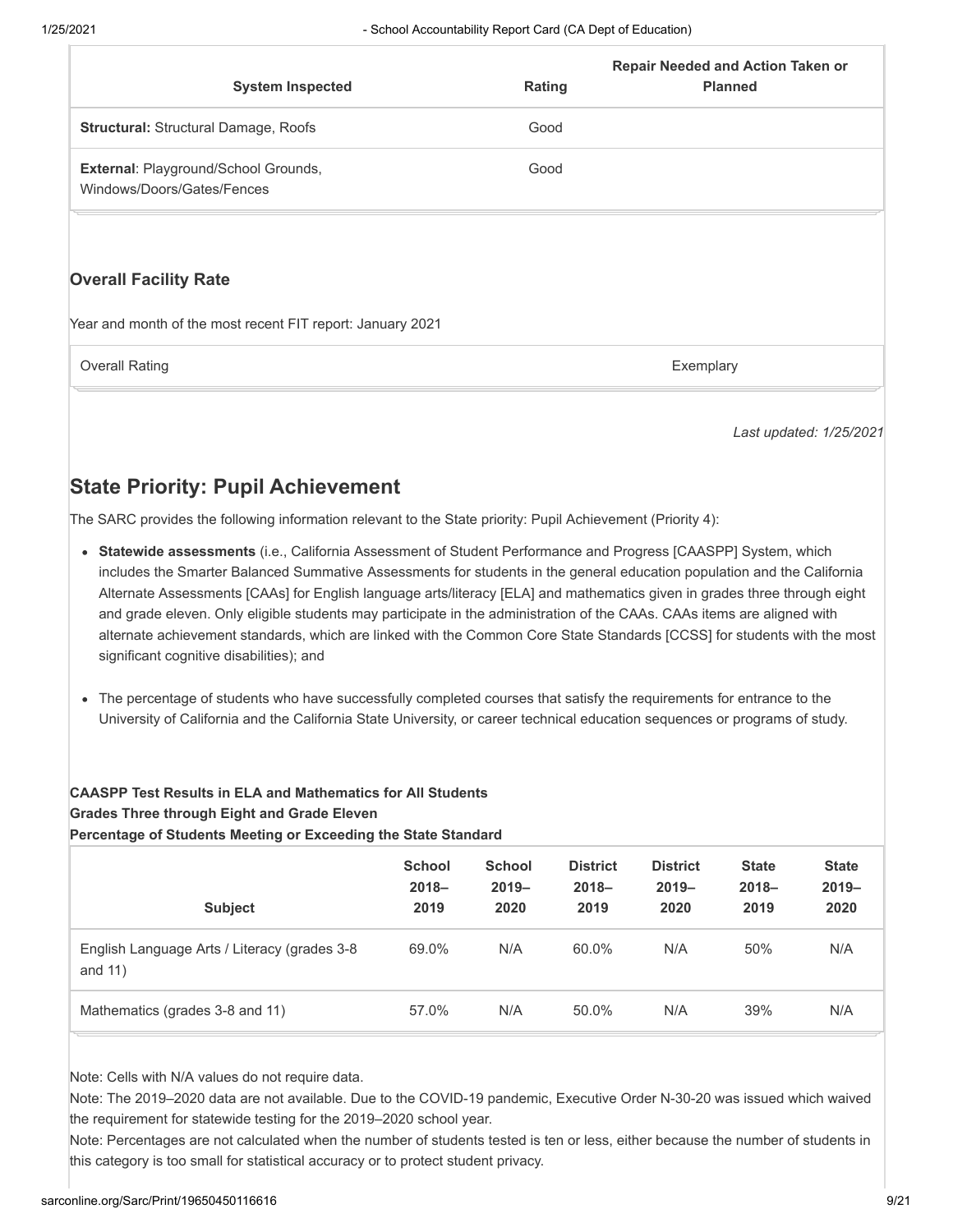Note: ELA and mathematics test results include the Smarter Balanced Summative Assessment and the CAA. The "Percent Met or Exceeded" is calculated by taking the total number of students who met or exceeded the standard on the Smarter Balanced Summative Assessment plus the total number of students who met the standard (i.e., achieved Level 3-Alternate) on the CAAs divided by the total number of students who participated in both assessments.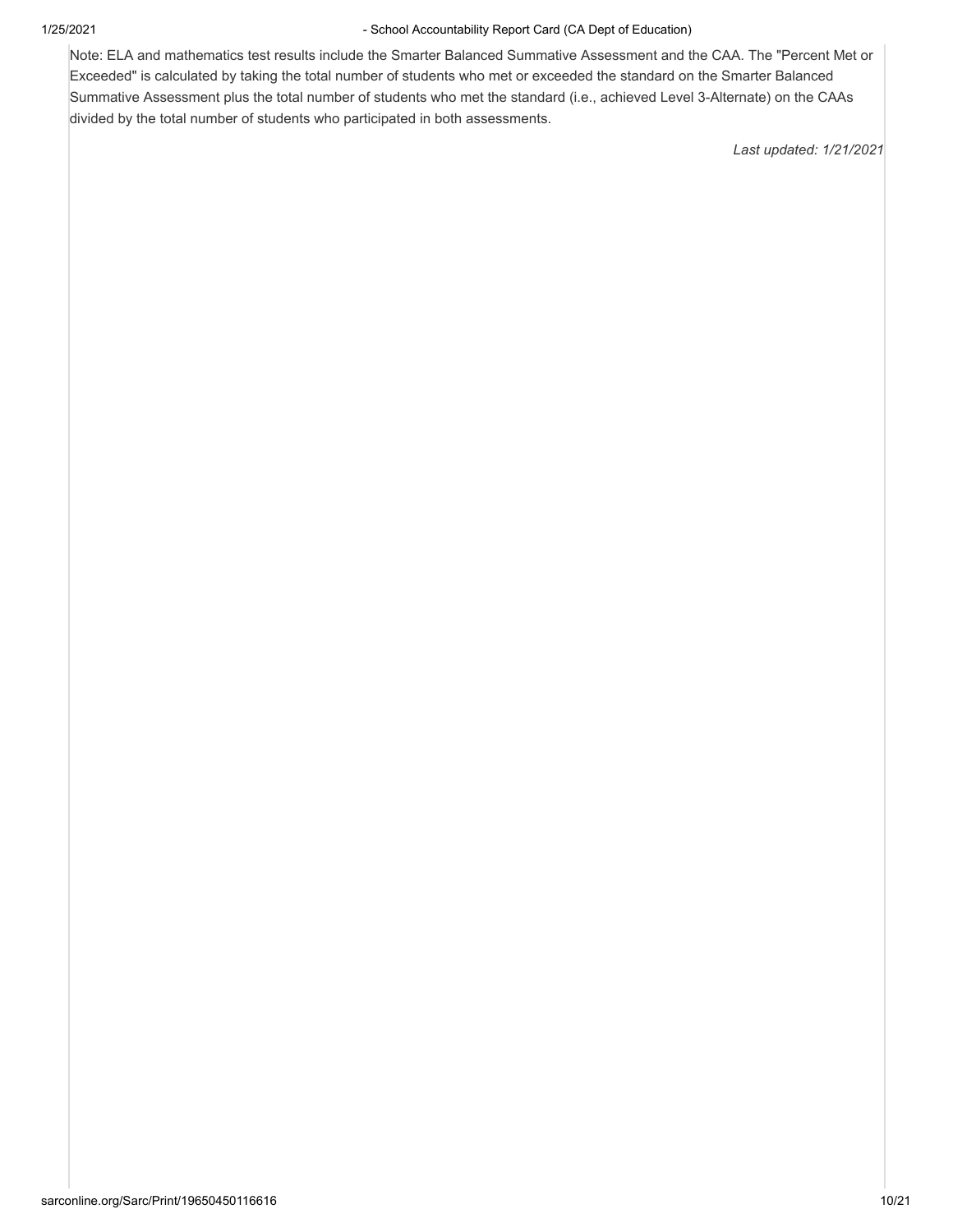# **CAASPP Test Results in ELA by Student Group**

**Grades Three through Eight and Grade Eleven (School Year 2019–2020)**

| <b>Student Group</b>                                           | <b>Total</b><br><b>Enrollment</b> | <b>Number</b><br><b>Tested</b> | <b>Percent</b><br><b>Tested</b> | <b>Percent Not</b><br><b>Tested</b> | <b>Percent Met or</b><br><b>Exceeded</b> |
|----------------------------------------------------------------|-----------------------------------|--------------------------------|---------------------------------|-------------------------------------|------------------------------------------|
| <b>All Students</b>                                            | N/A                               | N/A                            | N/A                             | N/A                                 | N/A                                      |
| Male                                                           | N/A                               | N/A                            | N/A                             | N/A                                 | N/A                                      |
| Female                                                         | N/A                               | N/A                            | N/A                             | N/A                                 | N/A                                      |
| <b>Black or African American</b>                               | N/A                               | N/A                            | N/A                             | N/A                                 | N/A                                      |
| American Indian or Alaska Native                               | N/A                               | N/A                            | N/A                             | N/A                                 | N/A                                      |
| Asian                                                          | N/A                               | N/A                            | N/A                             | N/A                                 | N/A                                      |
| Filipino                                                       | N/A                               | N/A                            | N/A                             | N/A                                 | N/A                                      |
| Hispanic or Latino                                             | N/A                               | N/A                            | N/A                             | N/A                                 | N/A                                      |
| Native Hawaiian or Pacific Islander                            | N/A                               | N/A                            | N/A                             | N/A                                 | N/A                                      |
| White                                                          | N/A                               | N/A                            | N/A                             | N/A                                 | N/A                                      |
| Two or More Races                                              | N/A                               | N/A                            | N/A                             | N/A                                 | N/A                                      |
| Socioeconomically Disadvantaged                                | N/A                               | N/A                            | N/A                             | N/A                                 | N/A                                      |
| <b>English Learners</b>                                        | N/A                               | N/A                            | N/A                             | N/A                                 | N/A                                      |
| <b>Students with Disabilities</b>                              | N/A                               | N/A                            | N/A                             | N/A                                 | N/A                                      |
| <b>Students Receiving Migrant</b><br><b>Education Services</b> | N/A                               | N/A                            | N/A                             | N/A                                 | N/A                                      |
| <b>Foster Youth</b>                                            | N/A                               | N/A                            | N/A                             | N/A                                 | N/A                                      |
| Homeless                                                       | N/A                               | N/A                            | N/A                             | N/A                                 | N/A                                      |

Note: Cells with N/A values do not require data.

Note: The 2019–2020 data are not available. Due to the COVID-19 pandemic, Executive Order N-30-20 was issued which waived the requirement for statewide testing for the 2019–2020 school year.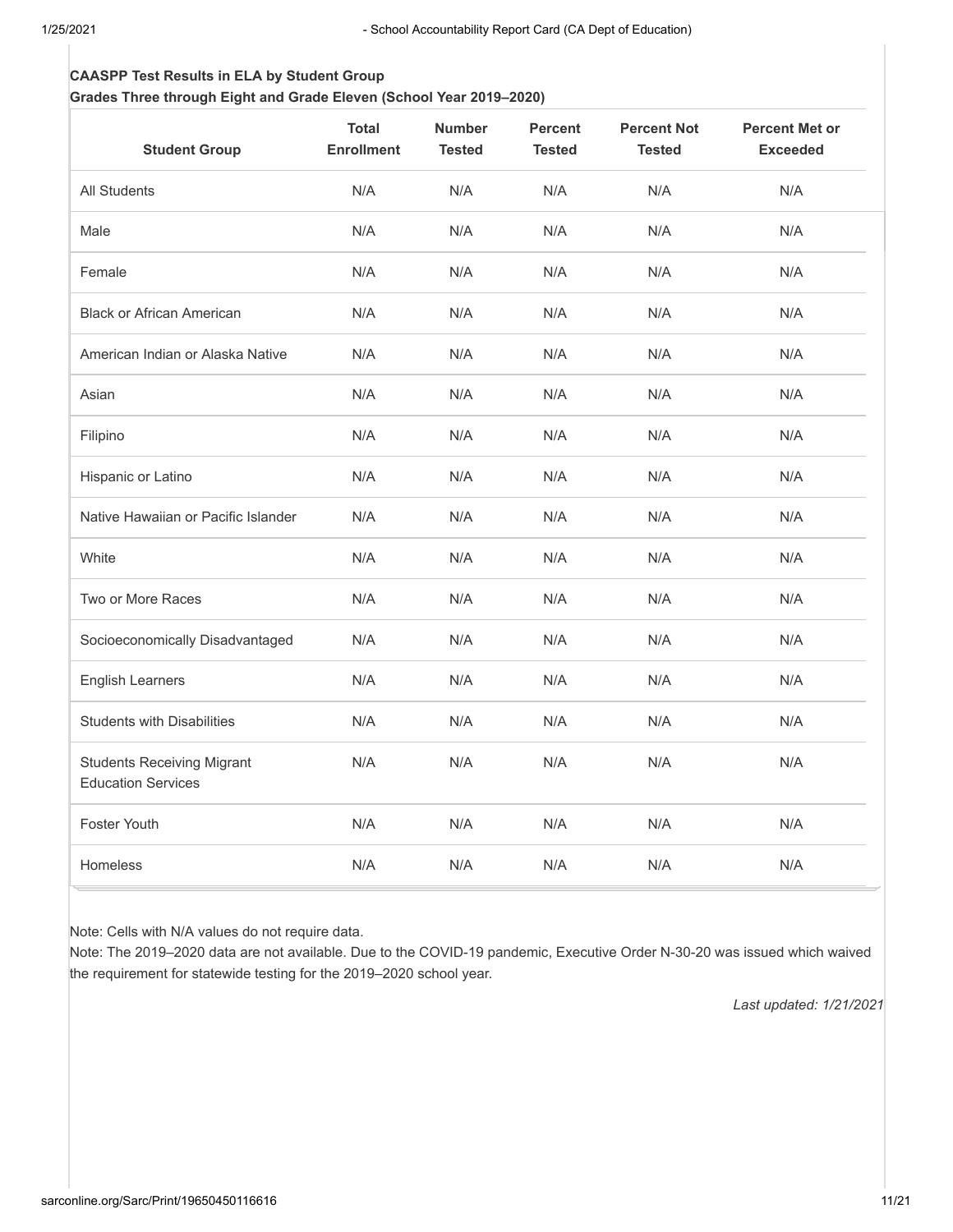#### **CAASPP Test Results in Mathematics by Student Group Grades Three through Eight and Grade Eleven (School Year 2019–2020)**

| <b>Student Group</b>                                           | <b>Total</b><br><b>Enrollment</b> | <b>Number</b><br><b>Tested</b> | <b>Percent</b><br><b>Tested</b> | <b>Percent Not</b><br><b>Tested</b> | <b>Percent Met or</b><br><b>Exceeded</b> |
|----------------------------------------------------------------|-----------------------------------|--------------------------------|---------------------------------|-------------------------------------|------------------------------------------|
| All Students                                                   | N/A                               | N/A                            | N/A                             | N/A                                 | N/A                                      |
| Male                                                           | N/A                               | N/A                            | N/A                             | N/A                                 | N/A                                      |
| Female                                                         | N/A                               | N/A                            | N/A                             | N/A                                 | N/A                                      |
| <b>Black or African American</b>                               | N/A                               | N/A                            | N/A                             | N/A                                 | N/A                                      |
| American Indian or Alaska Native                               | N/A                               | N/A                            | N/A                             | N/A                                 | N/A                                      |
| Asian                                                          | N/A                               | N/A                            | N/A                             | N/A                                 | N/A                                      |
| Filipino                                                       | N/A                               | N/A                            | N/A                             | N/A                                 | N/A                                      |
| Hispanic or Latino                                             | N/A                               | N/A                            | N/A                             | N/A                                 | N/A                                      |
| Native Hawaiian or Pacific Islander                            | N/A                               | N/A                            | N/A                             | N/A                                 | N/A                                      |
| White                                                          | N/A                               | N/A                            | N/A                             | N/A                                 | N/A                                      |
| Two or More Races                                              | N/A                               | N/A                            | N/A                             | N/A                                 | N/A                                      |
| Socioeconomically Disadvantaged                                | N/A                               | N/A                            | N/A                             | N/A                                 | N/A                                      |
| <b>English Learners</b>                                        | N/A                               | N/A                            | N/A                             | N/A                                 | N/A                                      |
| <b>Students with Disabilities</b>                              | N/A                               | N/A                            | N/A                             | N/A                                 | N/A                                      |
| <b>Students Receiving Migrant</b><br><b>Education Services</b> | N/A                               | N/A                            | N/A                             | N/A                                 | N/A                                      |
| <b>Foster Youth</b>                                            | N/A                               | N/A                            | N/A                             | N/A                                 | N/A                                      |
| Homeless                                                       | N/A                               | N/A                            | N/A                             | N/A                                 | N/A                                      |

Note: Cells with N/A values do not require data.

Note: The 2019–2020 data are not available. Due to the COVID-19 pandemic, Executive Order N-30-20 was issued which waives the requirement for statewide testing for the 2019–2020 school year.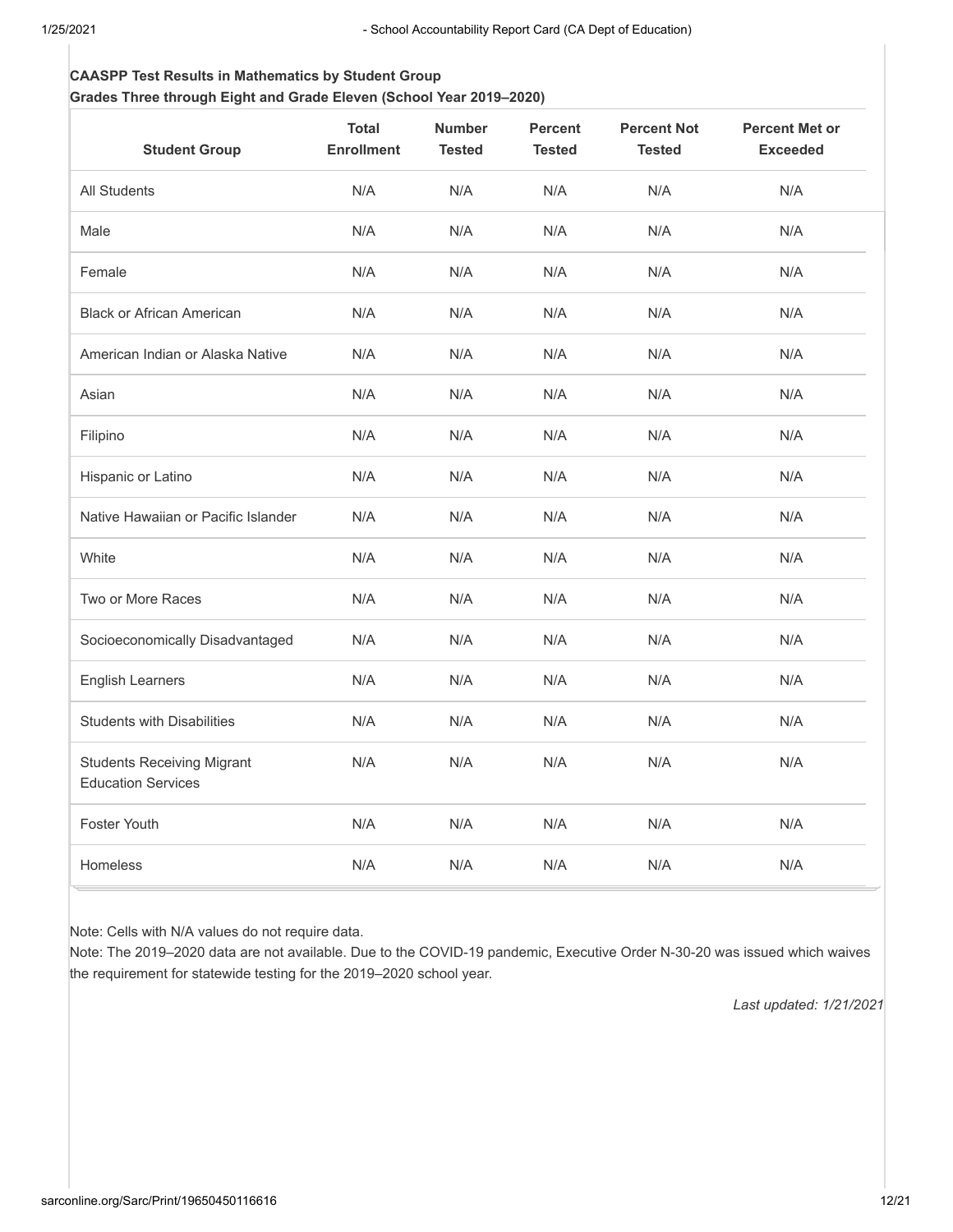# **CAASPP Test Results in Science for All Students Grades Five, Eight and High School**

**Percentage of Students Meeting or Exceeding the State Standard**

| <b>Subject</b>                         | <b>School</b> | <b>School</b> | <b>District</b> | <b>District</b> | <b>State</b> | <b>State</b> |
|----------------------------------------|---------------|---------------|-----------------|-----------------|--------------|--------------|
|                                        | 2018-2019     | 2019-2020     | 2018-2019       | 2019–2020       | 2018-2019    | 2019-2020    |
| Science (grades 5, 8, and high school) | 36            | N/A           | 40              | N/A             | 30           | N/A          |

Note: Cells with N/A values do not require data.

Note: The 2019–2020 data are not available. Due to the COVID-19 pandemic, Executive Order N-30-20 was issued which waived the requirement for statewide testing for the 2019–2020 school year.

Note: The new California Science Test (CAST) was first administered operationally in the 2018–2019 school year.

*Last updated: 1/21/2021*

#### **CAASPP Tests Results in Science by Student Group Grades Five, Eight and High School (School Year 2019–2020)**

| <b>Student Group</b>                                           | <b>Total</b><br><b>Enrollment</b> | <b>Number</b><br><b>Tested</b> | <b>Percent</b><br><b>Tested</b> | <b>Percent Not</b><br><b>Tested</b> | <b>Percent Met or</b><br><b>Exceeded</b> |
|----------------------------------------------------------------|-----------------------------------|--------------------------------|---------------------------------|-------------------------------------|------------------------------------------|
| All Students                                                   | N/A                               | N/A                            | N/A                             | N/A                                 | N/A                                      |
| Male                                                           | N/A                               | N/A                            | N/A                             | N/A                                 | N/A                                      |
| Female                                                         | N/A                               | N/A                            | N/A                             | N/A                                 | N/A                                      |
| <b>Black or African American</b>                               | N/A                               | N/A                            | N/A                             | N/A                                 | N/A                                      |
| American Indian or Alaska Native                               | N/A                               | N/A                            | N/A                             | N/A                                 | N/A                                      |
| Asian                                                          | N/A                               | N/A                            | N/A                             | N/A                                 | N/A                                      |
| Filipino                                                       | N/A                               | N/A                            | N/A                             | N/A                                 | N/A                                      |
| Hispanic or Latino                                             | N/A                               | N/A                            | N/A                             | N/A                                 | N/A                                      |
| Native Hawaiian or Pacific Islander                            | N/A                               | N/A                            | N/A                             | N/A                                 | N/A                                      |
| White                                                          | N/A                               | N/A                            | N/A                             | N/A                                 | N/A                                      |
| Two or More Races                                              | N/A                               | N/A                            | N/A                             | N/A                                 | N/A                                      |
| Socioeconomically Disadvantaged                                | N/A                               | N/A                            | N/A                             | N/A                                 | N/A                                      |
| <b>English Learners</b>                                        | N/A                               | N/A                            | N/A                             | N/A                                 | N/A                                      |
| <b>Students with Disabilities</b>                              | N/A                               | N/A                            | N/A                             | N/A                                 | N/A                                      |
| <b>Students Receiving Migrant</b><br><b>Education Services</b> | N/A                               | N/A                            | N/A                             | N/A                                 | N/A                                      |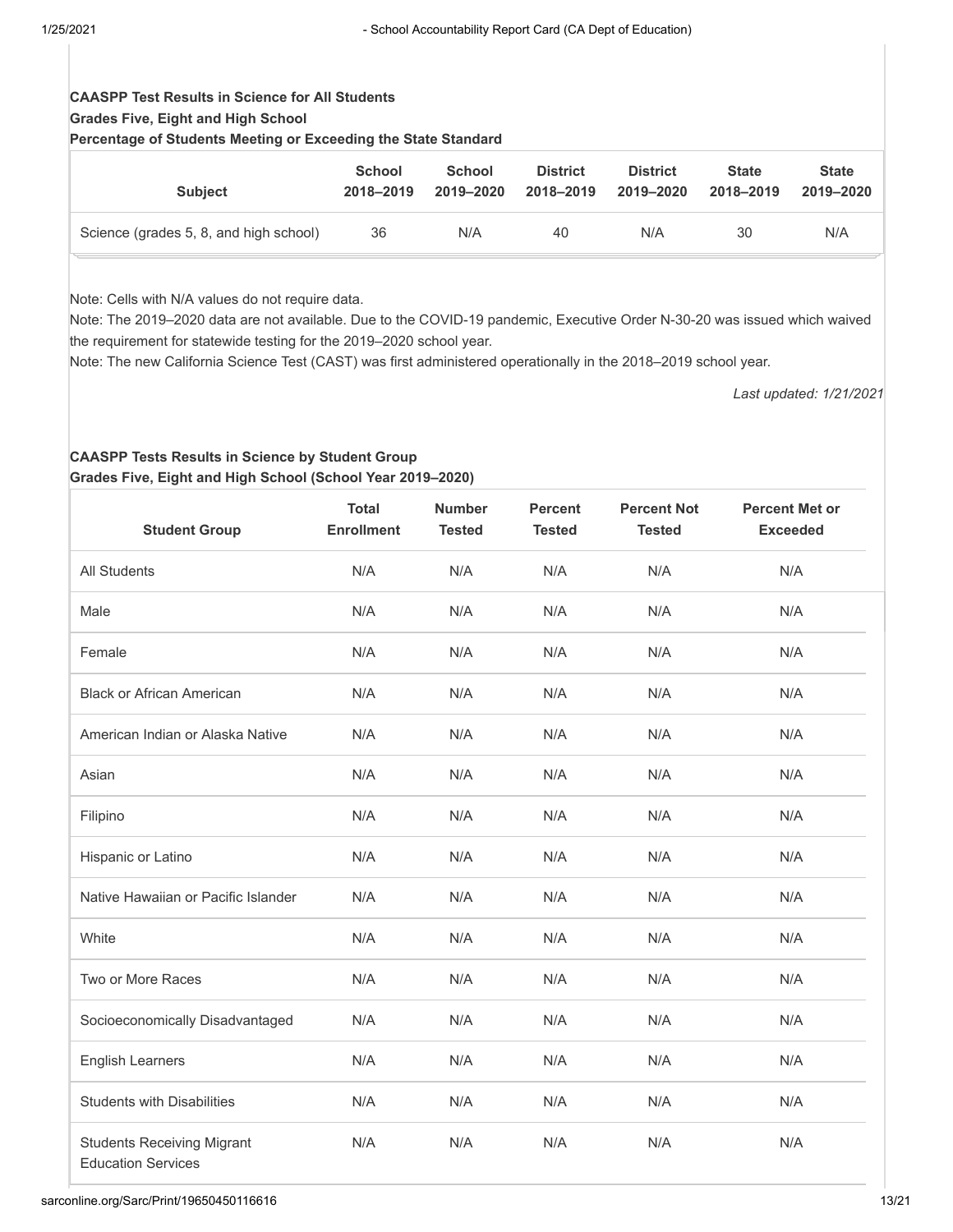| <b>Student Group</b> | <b>Total</b><br><b>Enrollment</b> | <b>Number</b><br>Tested | <b>Percent</b><br><b>Tested</b> | <b>Percent Not</b><br><b>Tested</b> | <b>Percent Met or</b><br><b>Exceeded</b> |
|----------------------|-----------------------------------|-------------------------|---------------------------------|-------------------------------------|------------------------------------------|
| Foster Youth         | N/A                               | N/A                     | N/A                             | N/A                                 | N/A                                      |
| <b>Homeless</b>      | N/A                               | N/A                     | N/A                             | N/A                                 | N/A                                      |

Note: Cells with N/A values do not require data.

Note: The 2019–2020 data are not available. Due to the COVID-19 pandemic, Executive Order N-30-20 was issued which waived the requirement for statewide testing for the 2019–2020 school year.

# **State Priority: Other Pupil Outcomes**

The SARC provides the following information relevant to the State priority: Other Pupil Outcomes (Priority 8):

Pupil outcomes in the subject area of physical education

# **California Physical Fitness Test Results (School Year 2019–2020)**

| Grade | <b>Percentage of Students Meeting</b> | <b>Percentage of Students Meeting</b> | <b>Percentage of Students Meeting</b> |
|-------|---------------------------------------|---------------------------------------|---------------------------------------|
| Level | <b>Four of Six Fitness Standards</b>  | <b>Five of Six Fitness Standards</b>  | <b>Six of Six Fitness Standards</b>   |
| 5     | N/A                                   | N/A                                   | N/A                                   |

Note: Cells with N/A values do not require data.

Note: The 2019–2020 data are not available. Due to the COVID-19 pandemic, Executive Order N-56-20 was issued which waived the requirement to administer the physical fitness performance test for the 2019–2020 school year.

*Last updated: 1/21/2021*

*Last updated: 1/21/2021*

# **State Priority: Parental Involvement**

The SARC provides the following information relevant to the State priority: Parental Involvement (Priority 3):

Efforts the school district makes to seek parent input in making decisions for the school district and each school site

# **Opportunities for Parental Involvement (School Year 2020–2021)**

At Golden Oak, we have strong involvement from our parent community. Opportunities to get involved at Golden Oak include volunteering. In previous years, our over 200 volunteers support the school by supporting the classroom, making copies, cutting out materials for projects, helping during school day activiites (such as our Accelerated Reader events or our Holiday Boutique), helping at academic family nights, helping on the yearbook, attending field trips, being the Room Parent, or in the office (helping count out awards or connect medals). This year, due to the Covid-19 Pandemic, on site volunteering has not occurred, but parents are still supporting from home when possible. Parents at Golden Oak also have the opportunity to join our PTA, our SSC, or our ELAC. All meetings this year were held online. Finally, in past years, parents have have the opportunity to come to school events on campus. This includes monthly Coffee with the Principal, PTA and school hosted after school events, Back to School Night, Open House, confernences with the teachers, awards celebrations, and grade level performances.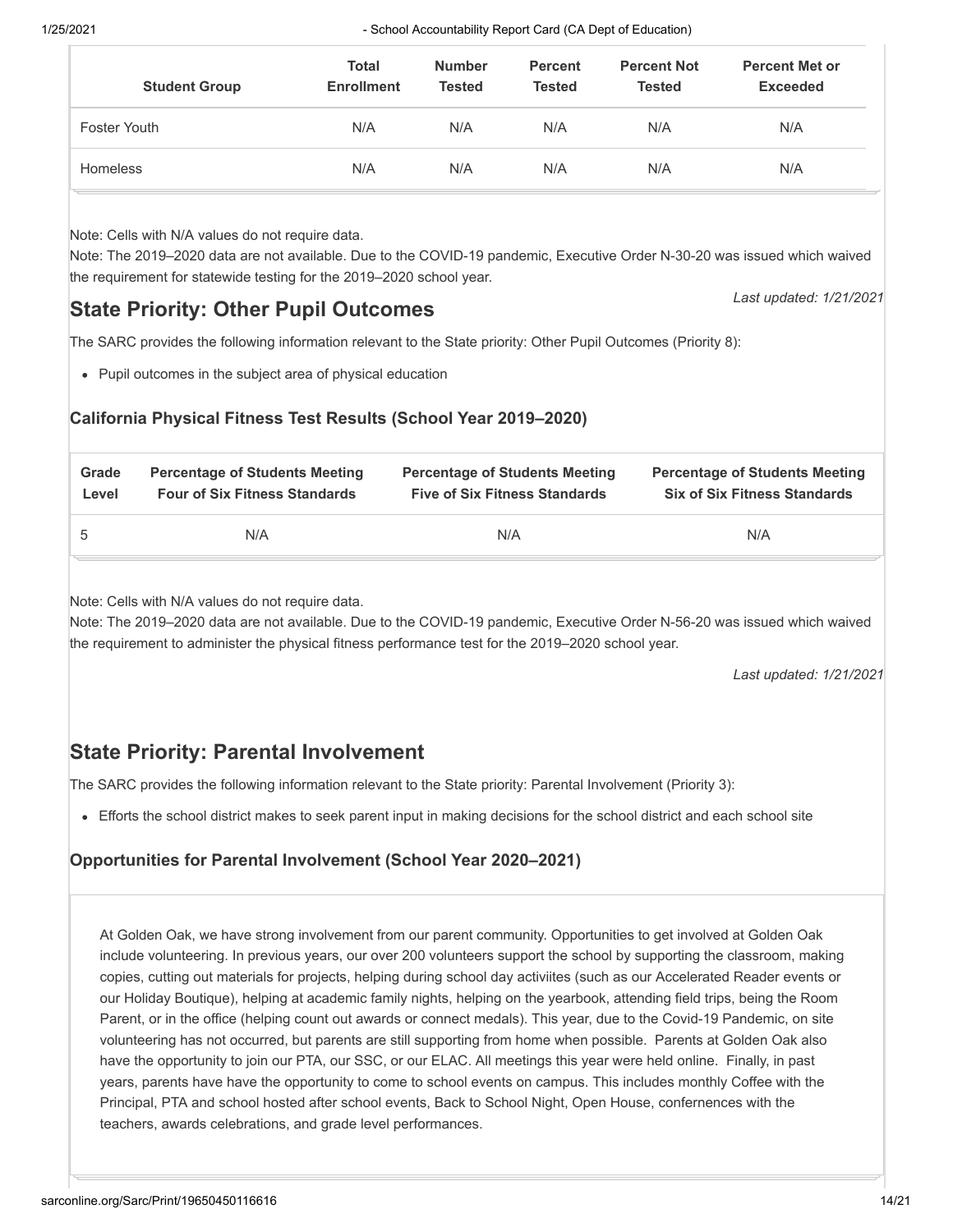# **State Priority: Pupil Engagement**

The SARC provides the following information relevant to the State priority: Pupil Engagement (Priority 5):

- High school dropout rates; and
- High school graduation rates

# **State Priority: School Climate**

The SARC provides the following information relevant to the State priority: School Climate (Priority 6):

- Pupil suspension rates;
- Pupil expulsion rates; and
- Other local measures on the sense of safety

#### **Suspensions and Expulsions**

**(data collected between July through June, each full school year respectively)**

| Rate                         | Suspensions | Expulsions |
|------------------------------|-------------|------------|
| <b>School</b><br>2017-2018   | 0.70%       | 0.00%      |
| School                       | $0.00\%$    | 0.00%      |
| 2018-2019                    | 1.10%       | $0.00\%$   |
| <b>District</b><br>2017-2018 | 1.00%       | $0.00\%$   |
| <b>District</b>              | 3.50%       | 0.10%      |
| 2018-2019                    | 3.50%       | 0.10%      |

**State**

**2017–2018**

#### **Suspensions and Expulsions for School Year 2019–2020 Only**

**State**

**(data collected between July through February, partial school year due to the COVID-19 pandemic)**

| Rate                | Suspensions                           | Expulsions |
|---------------------|---------------------------------------|------------|
| School<br>2019-2020 | $0.00\%$                              | $0.00\%$   |
| <b>District</b>     | 1.00%                                 | $0.00\%$   |
| 2019-2020           | $\hspace{0.05cm}$ – $\hspace{0.05cm}$ | $- -$      |
| <b>State</b>        |                                       |            |
| 2019-2020           |                                       |            |

Note: The 2019–2020 suspensions and expulsions rate data are not comparable to prior year data because the 2019–2020 school year is a partial school year due to the COVID-19 crisis. As such, it would be inappropriate to make any comparisons in rates of suspensions and expulsions in the 2019–2020 school year compared to prior years.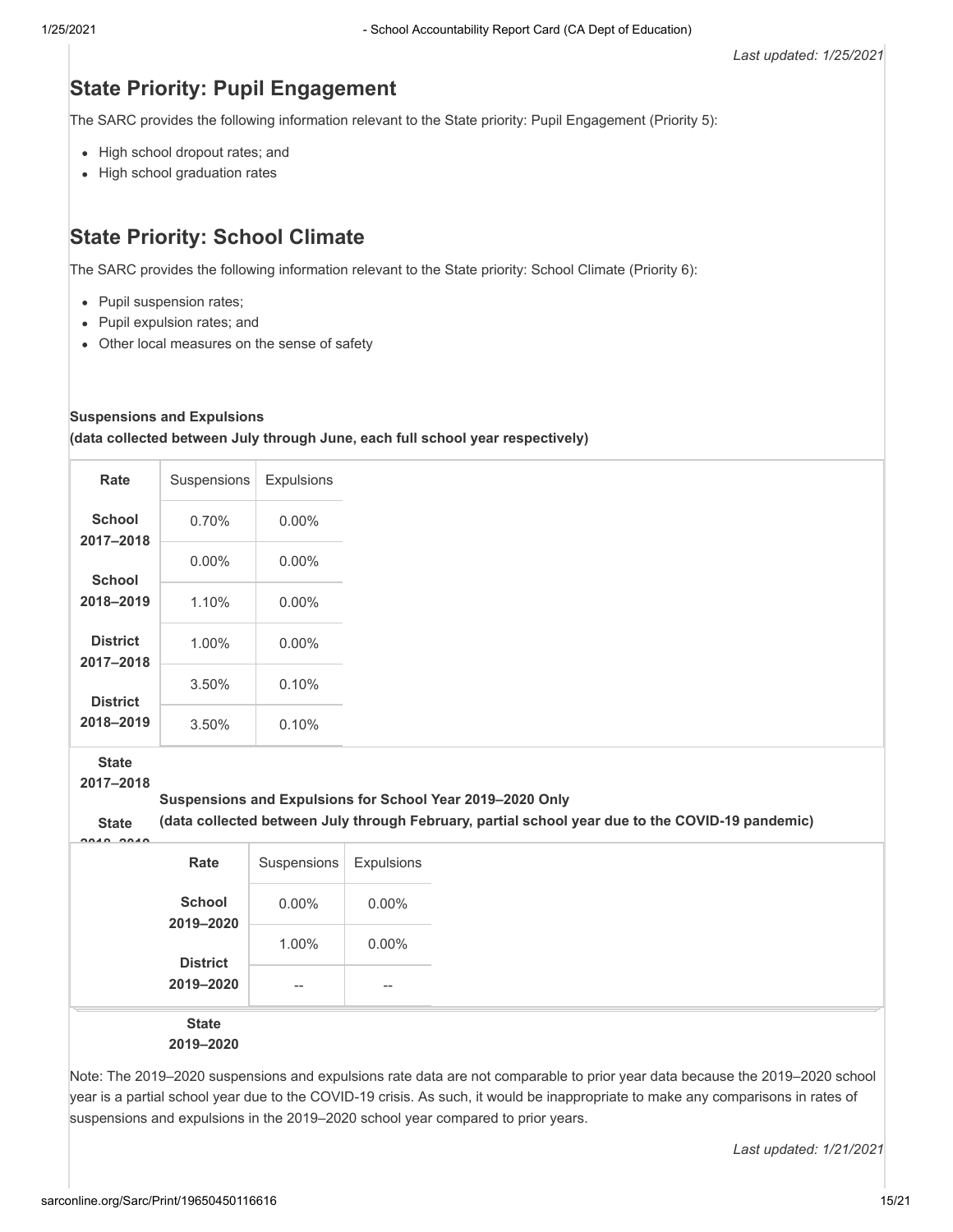### **School Safety Plan (School Year 2020–2021)**

While the 2019/2020 plan was reviewed and updated at the February 2020 School Site Council meeting, Golden Oak's School Safety Plan is continually monitored for areas of improvement and/or change. This is conducted from November through February of each calendar year at certificated and classified staff meetings, Coffee with the Principal, School Site Council Meetings, ELAC meetings, and community meetings held at the school site. Every student and staff member has the right to attend a safe school where he or she is free from physical or psychological harm.

The School Safety Plan includes: -School disaster procedures -A school-wide positive behavior and discipline plan -Guidelines to promote safe student and staff transitions including: ingress and egress of buildings, as well as travel to and from school -District and community resources for students and parents -Guidelines to promote a safe environment where students, parents, staff and the community communicate in a manner that is respectful to all cultural, racial, and religious backgrounds

*Last updated: 1/25/2021*

**The information in this section is required to be in the SARC but is not included in the state priorities for LCFF.**

#### **Average Class Size and Class Size Distribution (Elementary) School Year (2017–2018)**

| <b>Grade Level</b>               | K     | $\mathbf{1}$ | 2           | 3     | $\overline{4}$ | 5     | 6     | Other** |
|----------------------------------|-------|--------------|-------------|-------|----------------|-------|-------|---------|
| <b>Average Class Size</b>        | 26.00 |              | 25.00 25.00 | 26.00 | 27.00          | 32.00 | 31.00 |         |
| Number of Classes *              |       |              |             |       |                |       |       |         |
| $1 - 20$                         | 3     | 3            | 3           | 3     | 2              | 3     | 2     |         |
| Number of Classes *<br>$21 - 32$ |       |              |             |       |                |       |       |         |

<code>Number</code> of Classes \*  $\,$  \* Number of classes indicates how many classes fall into each size category (a range of total students per class). **33+**

\*\* "Other" category is for multi-grade level classes.

**Average Class Size and Class Size Distribution (Elementary) School Year (2018–2019)**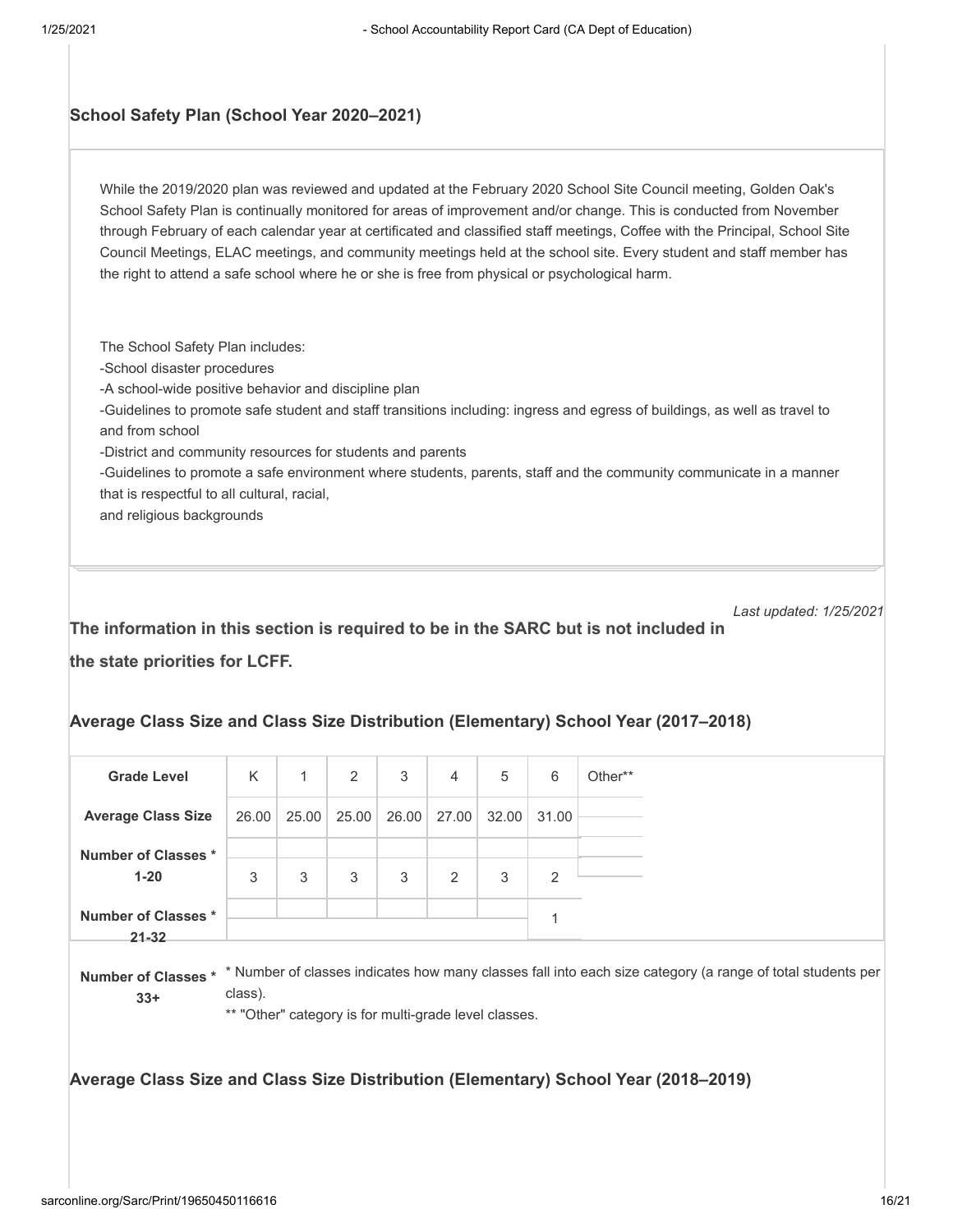| <b>Grade Level</b>                                                                                                                           | K     | 1            | 2     | 3     | 4              | 5     | 6     | Other** |  |
|----------------------------------------------------------------------------------------------------------------------------------------------|-------|--------------|-------|-------|----------------|-------|-------|---------|--|
| <b>Average Class Size</b>                                                                                                                    | 25.00 | 26.00        | 26.00 | 26.00 | 33.00          | 30.00 | 28.00 |         |  |
| Number of Classes *                                                                                                                          |       |              |       |       |                |       |       |         |  |
| $1 - 20$                                                                                                                                     | 3     | 2            | 4     | 3     | 2              | 3     | 3     |         |  |
| Number of Classes *                                                                                                                          |       |              |       |       |                |       |       |         |  |
| $21 - 32$<br>* Number of classes indicates how many classes fall into each size category (a range of total students per                      |       |              |       |       |                |       |       |         |  |
| Number of Classes * class).                                                                                                                  |       |              |       |       |                |       |       |         |  |
| $33+$                                                                                                                                        |       |              |       |       |                |       |       |         |  |
| ** "Other" category is for multi-grade level classes.<br>Average Class Size and Class Size Distribution (Elementary) School Year (2019–2020) |       |              |       |       |                |       |       |         |  |
| <b>Grade Level</b>                                                                                                                           | K     | $\mathbf{1}$ | 2     | 3     | $\overline{4}$ | 5     | 6     | Other** |  |
| <b>Average Class Size</b>                                                                                                                    | 26.00 | 26.00        | 35.00 | 26.00 | 33.00          | 33.00 | 30.00 | 28.00   |  |

\*\* "Other" category is for multi-grade level classes.

3

1

2

1

**Number of Classes \* 1-20**

**Number of Classes \* 21-32**

**Number of Classes \* 33+**

*Last updated: 1/21/2021*

# **Ratio of Pupils to Academic Counselor (School Year 2019–2020)**

|                               | <b>Title</b> | <b>Ratio</b> |
|-------------------------------|--------------|--------------|
| Pupils to Academic Counselor* |              | $\sqrt{ }$   |

\* Number of classes indicates how many classes fall into each size category (a range of total students per class).

3

1

2

3

\*One full time equivalent (FTE) equals one staff member working full time; one FTE could also represent two staff members who each work 50 percent of full time.

*Last updated: 1/21/2021*

#### **Student Support Services Staff (School Year 2019–2020)**

|                                                               | Number of FTE* Assigned to School |
|---------------------------------------------------------------|-----------------------------------|
| Counselor (Academic, Social/Behavioral or Career Development) | 0.00                              |
| Library Media Teacher (Librarian)                             | 0.00                              |
| Library Media Services Staff (Paraprofessional)               | 0.50                              |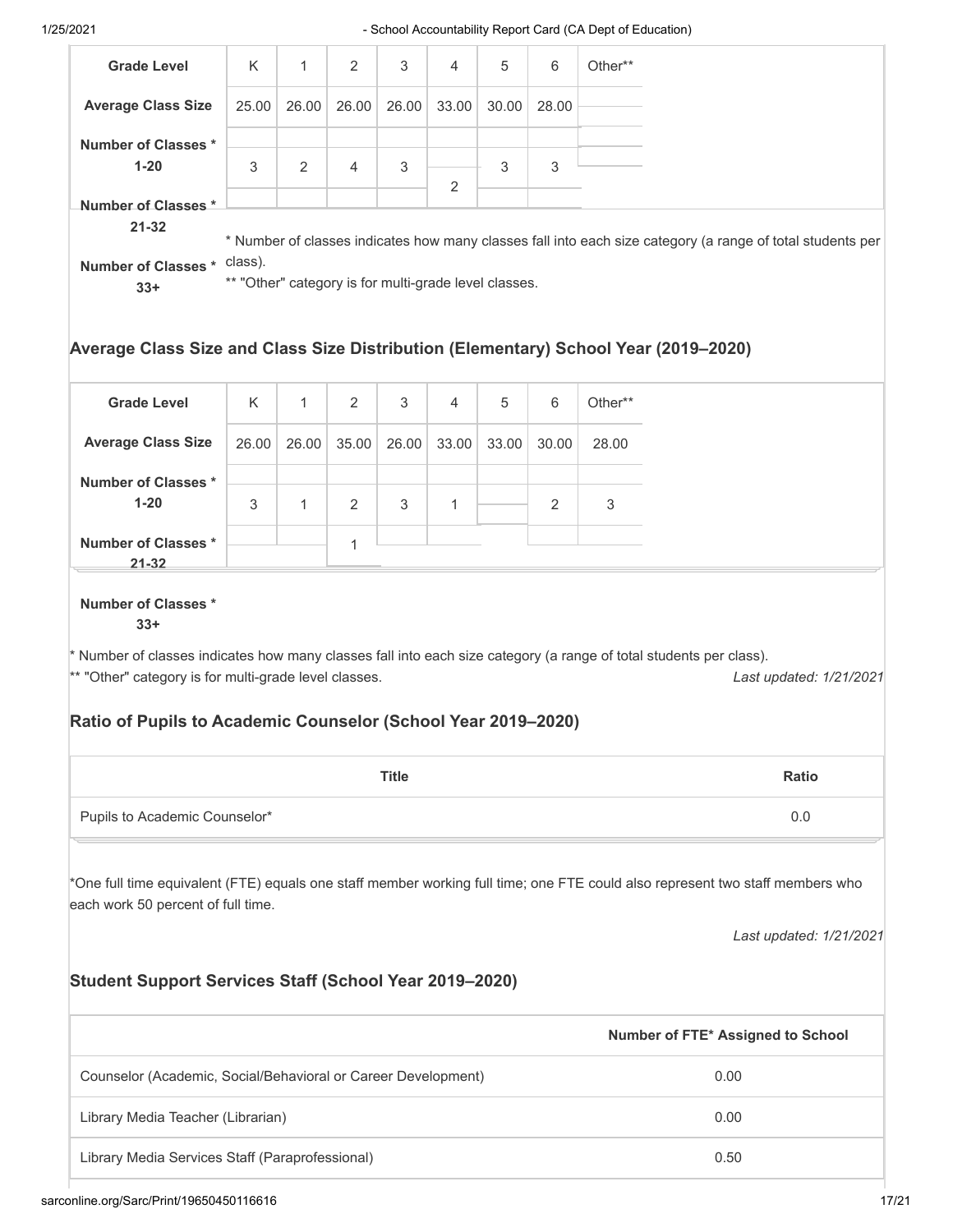|                                    | Number of FTE* Assigned to School |
|------------------------------------|-----------------------------------|
| Psychologist                       | 1.00                              |
| Social Worker                      | 0.00                              |
| <b>Nurse</b>                       | 0.30                              |
| Speech/Language/Hearing Specialist | 1.00                              |
| Resource Specialist (non-teaching) | 0.60                              |
| Other                              | 0.00                              |

\*One full time equivalent (FTE) equals one staff member working full time; one FTE could also represent two staff members who each work 50 percent of full time.

*Last updated: 1/21/2021*

# **Expenditures Per Pupil and School Site Teacher Salaries (Fiscal Year 2018–2019)**

| Level                                            | <b>Total Expenditures</b><br><b>Per Pupil</b> | <b>Expenditures Per</b><br><b>Pupil</b><br>(Restricted) | <b>Expenditures Per</b><br><b>Pupil</b><br>(Unrestricted) | <b>Average Teacher</b><br><b>Salary</b> |
|--------------------------------------------------|-----------------------------------------------|---------------------------------------------------------|-----------------------------------------------------------|-----------------------------------------|
| <b>School Site</b>                               | \$6140.79                                     | \$461.92                                                | \$5678.87                                                 | \$80043.14                              |
| <b>District</b>                                  | N/A                                           | N/A                                                     | \$5590.71                                                 | \$76145.00                              |
| Percent Difference - School Site<br>and District | N/A                                           | N/A                                                     | 1.58%                                                     | 5.12%                                   |
| <b>State</b>                                     | N/A                                           | N/A                                                     | \$7750.12                                                 | \$84183.00                              |
| Percent Difference - School Site<br>and State    | N/A                                           | N/A                                                     | $-27.00\%$                                                | $-5.00\%$                               |

Note: Cells with N/A values do not require data.

*Last updated: 1/25/2021*

# **Types of Services Funded (Fiscal Year 2019–2020)**

A combination of state and federal funding is used to cover all aspects of our instructional program.

The District uses Title II funds to support professional development which will enhance early learning strategies. TOSAs are provided to support instruction through professional development and coaching opportuniities.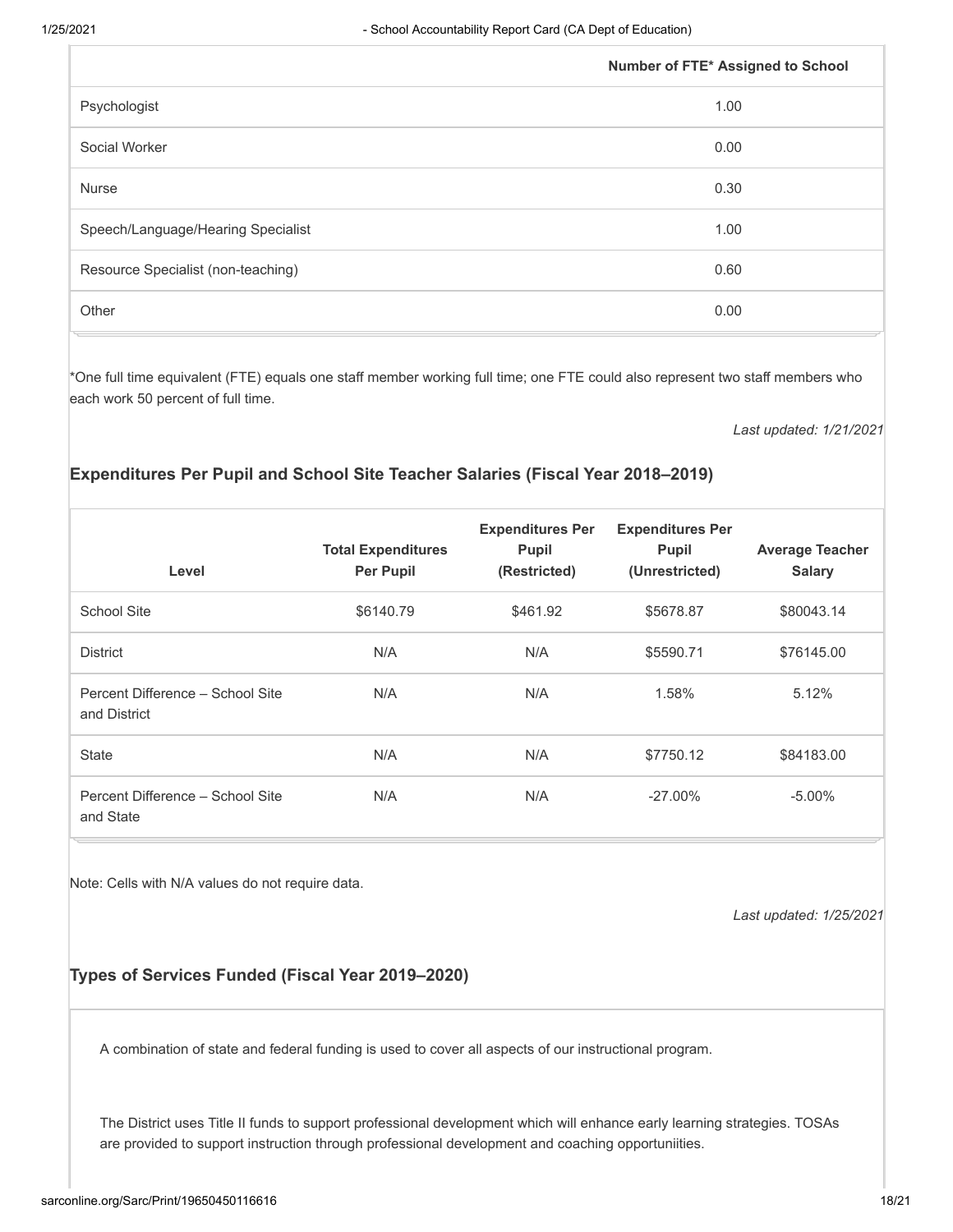Title III funds are utilized to expand educational opportunities that increase language and academic proficiency of our English learners, and to expand parent engagement opportunities.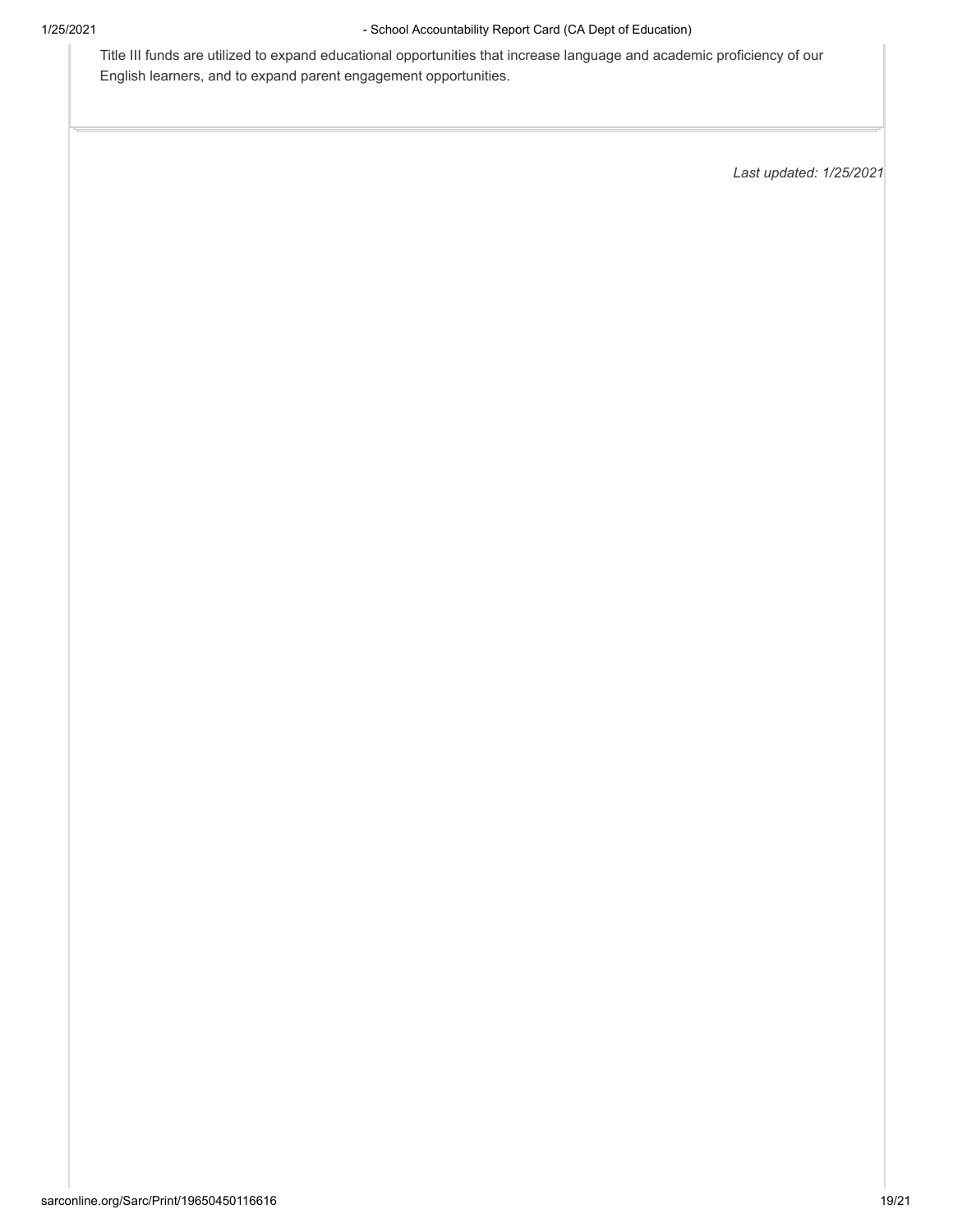# **Teacher and Administrative Salaries (Fiscal Year 2018–2019)**

| Category                                      | <b>District Amount</b> | <b>State Average For Districts In Same Category</b> |
|-----------------------------------------------|------------------------|-----------------------------------------------------|
| Beginning Teacher Salary                      | \$44,026               | \$51,004                                            |
| Mid-Range Teacher Salary                      | \$68,487               | \$82,919                                            |
| <b>Highest Teacher Salary</b>                 | \$90,195               | \$104,604                                           |
| Average Principal Salary (Elementary)         | \$124,794              | \$131,277                                           |
| Average Principal Salary (Middle)             | \$                     | \$136,163                                           |
| Average Principal Salary (High)               | \$                     | \$128,660                                           |
| Superintendent Salary                         | \$185,895              | \$230,860                                           |
| Percent of Budget for Teacher Salaries        | 34.00%                 | 35.00%                                              |
| Percent of Budget for Administrative Salaries | 5.00%                  | 5.00%                                               |

For detailed information on salaries, see the CDE Certificated Salaries & Benefits web page at https://www.cde.ca.gov/ds/fd/cs/.